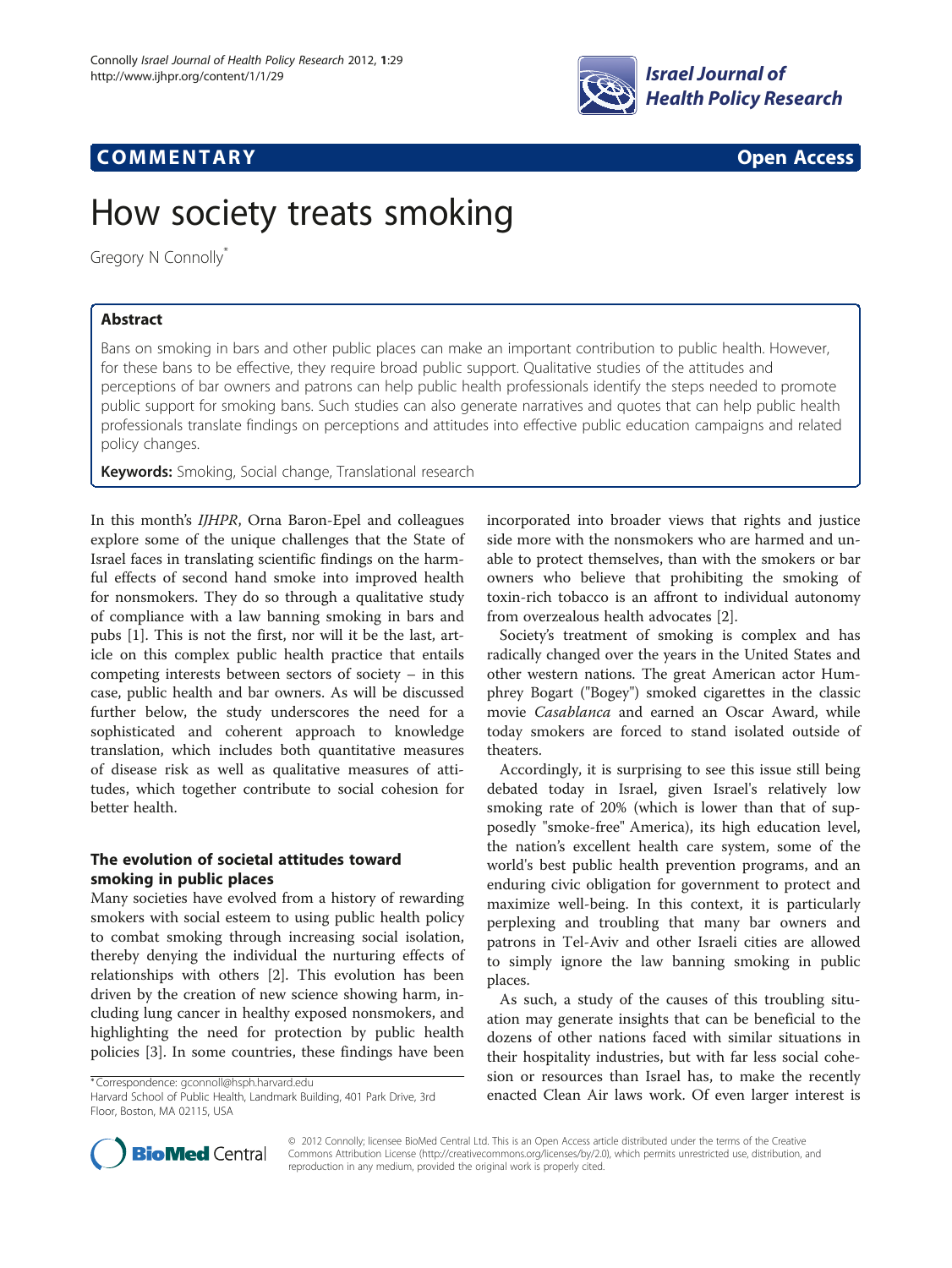the charting of a new path for creating knowledge applicable to the increasingly complex world of public health decision making in the 21st century that complements studies that quantify disease risk with a better understanding of how they can be translated into practice.

## The vital role of social factors in promoting clean air policies

According to research in California and Massachusetts, the social treatment of smoking is far more effective than individualized patient interventions [[4\]](#page-4-0). Of course, the greatest effects can be achieved when social and individual interventions go hand in hand (i.e., when societies both change the social norms and provide direct assistance to individuals seeking to quit smoking). Yet, without the social interventions, little can be expected from medications or personalized counseling when a non-compliant bar fosters relapse. Using medications or cognition to fight a larger group behavior may not be effective in bringing about large-scale changes. Changing the social norms certainly is [[5\]](#page-4-0).

Why is this the case? A major factor appears to be that humans thrive, heal, and create new knowledge through social interaction. Those relegated to outside areas that look like polluted, overpopulated fish bowls may find the need to be with others (which formerly functioned as a social cue to smoke) so strong that the cravings and urges to smoke are extinguished, and the urge to be with others fosters a resolve to quit.

The study by Baron-Epel and colleagues shows how the bar owners' misperception of the economic effect of smoking bans limits the enforcement of Israel's law on smoking in public places. The study suggests that better enforcement could make an important contribution to Israeli society, and the study may even provide some important insights for other nations as well. Hopefully, if it succeeds in helping Israel do a better job of enforcing its own clean air laws, Israel's citizens will be better protected, more Israeli smokers will quit, and the tobacco industry (which is based overwhelmingly outside of Israel) will be denied new opportunities to pass the smoking epidemic down to the next generation of Israelis in the smoke-filled nicotine classrooms of Israeli pubs and bars. The study may also give us insights into the types of knowledge needed for public health decision making in this century.

## Cross-national differences in the adoption and implementation of clean air policies

The vast majority of nations including Israel have ratified the World Health Organization's Framework Convention on Tobacco Control (FCTC), one of whose cornerstones is clean air policies [\[6\]](#page-4-0). Not surprisingly,

the United States Senate has not ratified the FCTC. The Washington-based tobacco interests possibly see it as a global roadblock to further expanding U.S. hegemony of its control of the world tobacco trade. Yet, the adoption of the FCTC in most countries around the world has created an environment of change even in America, where local citizens and local governments (rather the central government) have become the driving force for clean air laws [[7](#page-4-0)]. The first municipal clean air law was adopted in San Francisco over thirty-five years ago and then spread to many U.S. cities regardless of social status. This story of grass roots success remains unparalleled in U.S. public health history.

Subsequent to the adoption of FCTC by the WHO in 2004, many nations quickly passed clean air laws, only to find that the intent of the law was not realized due to lack of enforcement and insufficient investment in public education on the dangers of secondhand smoke. For example, in 1989 the French Parliament passed a total ban on smoking in all bistros, but failed to tell the public what it had done. As a result, "smoky" bistros remained the norm. More recently, France "reenacted" the law, but this time enactment was preceded by a distinctively French advertising campaign that stressed the universal protection and the esprit of a Smoke-free society. Viola! This time round, the ban worked [[8\]](#page-4-0).

Across the channel, the Irish banned smoking in all pubs, only to build enclosed suites for smokers just outside the pubs, some of which even included heaters and televisions for the ostracized. As a result, despite the ban, the smoking rate in Ireland has been stuck at around 28% and the expected decline in cigarette consumption never materialized [\[9\]](#page-4-0). A new social practice quickly emerged called "smirting", where young Dubliners smoke and flirt with members of the opposite sex, and with cigarettes quickly regaining the sexual attraction long associated with a lip-hanging Luck Strike. Like the 1989 French experience, no education campaign was carried out in Ireland, abandoning the media to tabloid stories of opposition. This, in turn, undermined the social cohesion needed to enforce a ban on smoking in public places.

Many nations still disdain bans on smoking in public areas as an infringement on personal rights. Yet, this view, which is fueled in the U.S. among bar and pub owners by industry support, should be tempered with the understanding that autonomy and individual rights do not justify harm to others and that clean air is a public good, leading to better health for all. The realization that bars have become nicotine classrooms for the next generation of smokers is a cause for concern. The club setting has strong cues that associate smoking with pleasure and also cue relapse based on a learned behavior [\[10](#page-4-0)]. This is further "juiced" by a few drinks that dull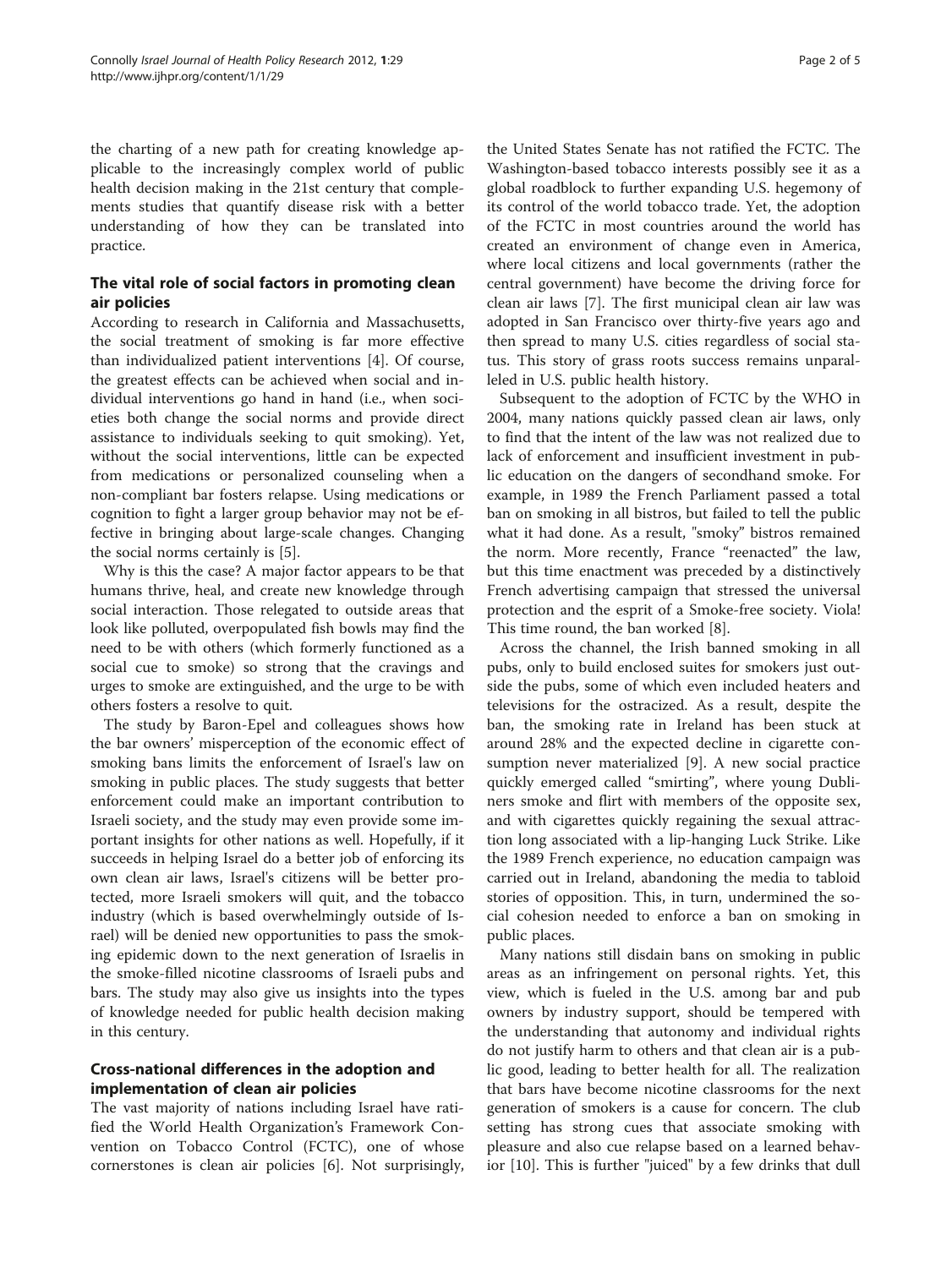the pointers on avoidance that were included in a quit plan drawn up years before.

### The crucial role of grass roots support for clean air policies in the U.S. and beyond

The experience of successful adopters may clarify these findings. Clean Indoor Air laws were adopted laboriously over decades in the U.S. where the developing policy was based on knowledge of the injustice and moral failure to protect the vulnerable who were exposed to harm. The tobacco industry's aggressive opposition only confirmed that economics, and not people, were central to the problem.

This sense of justice and moral virtue was espoused by the founders of America, as well as the founders of Israel, but it has subsequently become increasingly lost in government. Despite this, governments thrive on the actions of the people. Creation of cohesion for a public health law must be based on solid science to support the social will. This was achieved in the U.S. through reports of the Surgeon General [\[3](#page-3-0)] and the Environmental Protection Agency [[11\]](#page-4-0) that summarized the known science and concluded that the only measure that provides protection is a comprehensive ban.

These national reports had little direct effect in Washington. For example, measures to curb smoking in the workplace nationwide that were considered by the Occupational Health and Safety Commission during the Clinton presidency were turned down. However, the reports did lead to a ban on smoking on airplanes. They also empowered common citizens (both in the U.S. and overseas) with the tools to discuss with local authorities the problems as well as possible solutions. Scientific studies showing no economic harm to the hospitality industry in communities that adopted comprehensive policies were published and then used to refute false economic accusations [\[12\]](#page-4-0). However, the central focus of the scientific effort was the health benefits of smoking bans, particularly for non-smoking workers and children, with the obvious implications for moral justice.

Attempts by the industry to create doubt and weaken the growing cohesion were met by public opinion polls and other surveys showing widespread support for clean air legislation and that the only entity to suffer from a clean air policy was the tobacco industry. As in Israel, 80% of U.S. citizens don't smoke and if they could dine or drink in a healthy environment their overall increase in their patronage would far outweigh any loss of patronage from smokers.

A popular acronym was coined for the process – "KILLS", standing for "Keep It Local and Loud, Stupid". Public education campaigns on the dangers of smoking provided air cover to the ground troops enforcing the laws, and further created the cohesion needed for

successful implementation. Within the Commonwealth of Massachusetts, complementing the growing public knowledge was the political will of the Mayor of Boston who led 32 neighboring communities to adopt common policies simultaneously. California, another state with a large-scale tobacco control program, boasts that its treatment of tobacco dependence is not based on purchase of expensive medications for individual smokers but rather on having the smoker work and live in smoke-free environments [\[4](#page-4-0)].

Like California, the Commonwealth of Massachusetts treats smoking as a disease rather than as a tool to gain social esteem. In 1955, over half of Massachusetts physicians smoked. Today smoking is banned across the entire Harvard Medical area, including the lawns and gardens. Research with smokers is also banned at the Harvard Medical School, unless an explicit exemption has been granted by the State. Even if such research was allowed, subject recruitment would be prohibitive given the daily smoking rate of 12% [[13](#page-4-0)].

Preventing the tobacco industry from using bars as classrooms for tobacco addiction in the young and providing cues for relapse among quitters should be a vital component of any nation's tobacco control efforts. However, society and its members must be "pre-vaccinated" with information about the importance of such a prohibition for the policy to work. Local discussion and debate can contribute greatly to dialogue among those of opposing views and meaningful debate, expert knowledge on harm, public education, and political leadership as the basis for greater enforcement. By 2004, when the then-reluctant Governor Romney signed into law a state-wide ban, over 85% of the state's population was already covered by local laws [\[14](#page-4-0)]. Fears of wide spread violations were met by self-enforced compliance.

### The combined role of quantitative and qualitative in promoting clean air policies

To date, in an effort to use scientific findings to advance public health policy, quantitative researchers have conducted over fifty studies across the globe (including in Israel) measuring respirable small particles (RSPs) associated with second hand smoke in the air of indoor places [[15-19\]](#page-4-0). They do so using small, high tech devices to quantify the level of exposure to toxins. The results are compared to established air quality standards with the hope that the scientific findings will be sufficient for passage of a law and assure compliance.

However, relying solely on the numbers and probability to advance public policy clearly has its shortcomings. Baron-Epel and colleagues have taken a complementary approach through qualitative research on the perceptions and attitudes of bar owners – a group with a clear interest and bias.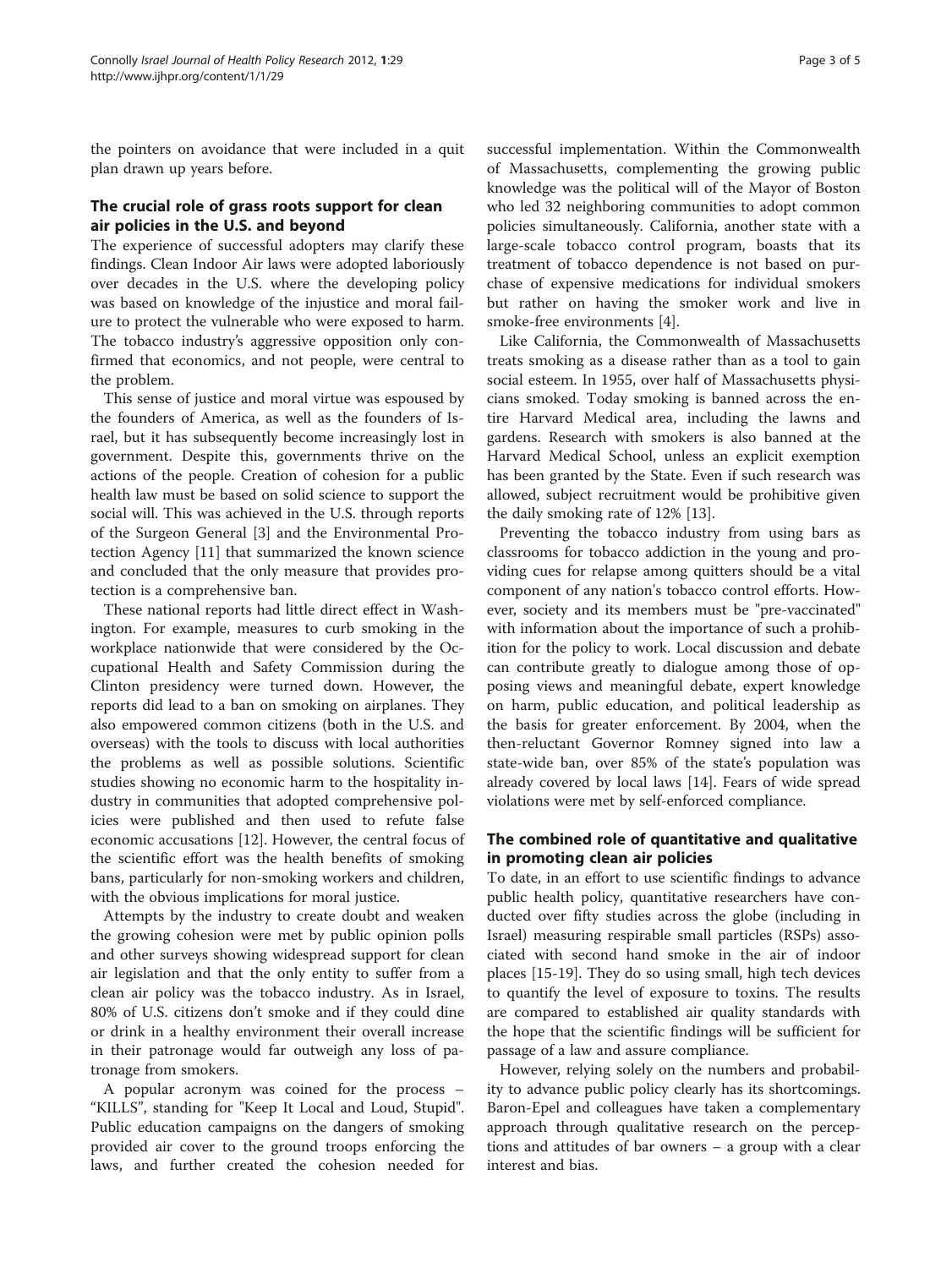<span id="page-3-0"></span>It may well be that public health policy can benefit greatly from a synthesis between quantitative measurement at the chemical level and qualitative studies of social forces that deter science translation. In the 21st century, public health practice is rapidly changing, as is the knowledge base used to advance it. In preceding centuries, public health benefited from unfettered authority to control contagious disease and ensure that the health market place was safe and effective. But, this singularity of authority may be a relic of a bygone era. Today, public health sits at a much larger table with shared decision makers, consisting of political, economic, legal, religious, or even tobacco industry stakeholders. They may share common concerns for far different reasons and have far different solutions than those that pure science warrants. In such forums, the public health knowledge broker of yesterday armed with quantified measures of risk may be seen more as a threat than a scientific source for solving the problem. The broker may be perceived as a foreigner in a world driven by marketplace economics, who doesn't even speak its language. Given this brave new world, the experience with curbing exposure to the toxins of second hand smoke may require an expansion of knowledge sources and different communication tools that combine both qualitative and quantitative sources translated into stories of relationships among individuals and social groups that the stakeholder understands and that the knowledge broker can easily relate.

Another dimension of knowledge that is being quickly lost is not science but the knowledge of justice and moral virtue as they apply to the interrelationships between the individual and social group. Sandel, in his new book What Money Can't Buy [\[20](#page-4-0)], argues that the science of market economics has entered virtually every phase of the human experience and by its nature cannot assign value to the intangible, such as the value of health. He advocates for setting moral limits on the marketplace but leaves the solution to the reader.

Baron-Epel and colleagues chose to study a group at the table (i.e., bar owners) whose main concerns are not RSPs or even worker health, but the number of shekels or patrons lost if a bar went smoke-free. But, it has been said that the truth often lies with one's enemies, so the perspectives of bar owners and smoking patrons should not be ignored. Moreover, the qualitative nature of the study provides colorful, human interest stories that can then be brought to today's complex decision making table as part of an expanded knowledge base.

Interestingly, the article by Baron-Epel et al. generates many of the same policy conclusions that would be generated by an RSP study, with regard to the need for societies to do more to meet the challenges of poor compliance with a sound, socially-supported, public health law. The authors appropriately call for political leadership to enforce the law in a manner that is fair, consistent, and involves effective penalties. It is the public's responsibility to create the necessary social cohesion through active learning, such as the simple placement of "no smoking signs" in pubs.

The unique contribution of hard science studies, such as the measurement of RSP levels in bars and pubs, is that they can provide objective, quantifiable measures of the extent of public health hazards, including how they differ across settings and change over time. The unique contribution of qualitative studies of the attitudes and perceptions of bar owners is that they can help public health professionals identify the steps needed to promote public support for smoking bans. Such studies can also generate stories and quotes that can help public health professionals translate findings on perceptions and attitudes into effective public education campaigns and related policy changes. Clearly, the synthesis between quantified measurement of physical conditions and qualitative explorations of attitudes and perceptions can contribute greatly to the advancement of population health.

Oddly, a study similar to this one was conducted in the late 1990s in California among bar owners and workers, where they painted a future of doom and gloom. When the study was repeated three years later the results were exactly opposite – the owners reported that business was booming in bars filled with clean air!

Commentary on the paper by Baron-Epel, Satran, Cohen, Drach-Zehavy, Hovell MF: Challenges for the Smoking ban in Israeli Pubs and Bars: Analysis Guided by the Behavioral Ecological Model.

#### Competing interests

The author declares that he has no competing interests.

#### Author information

Gregory N Connolly is the Director of the Center for Global Tobacco Control at the Harvard School of Public Health, where he is also Professor of the Practice of Public Health in the Department of Society, Human Development and Health. His research interests lie in establishing a science base for tobacco product regulation. Professor Connolly advises health system leaders in many countries around the world, including Cyprus, Greece, Ireland, South East Asia, and Israel, on the development of effective tobacco control policies and the need for evaluations of their impact on population health. In 1990, he led U.S. efforts to end the use of trade sanctions to compel foreign nations to import U.S. cigarettes.

#### Received: 5 July 2012 Accepted: 11 July 2012 Published: 24 July 2012

#### References

- 1. Baron-Epel O, Satran C, Cohen V, Drach-Zehavy A, Hovell MF: Challenges for the Smoking ban in Israeli Pubs and Bars: Analysis Guided by the Behavioral Ecological Model. Isr J of Health Policy Res 2012, 1:24.
- 2. Kluger R: Ashes to Ashes, America's Hundred-Year Cigarette War, the Public Health, and the Unabashed Triumph of Philip Morris. New York: Alfred A. Knopf; 1996.
- 3. US Surgeon General: The Health Consequences of Involuntary Smoking. US Dept. of Health & Human Services. 2006. [http://www.surgeongeneral.gov/](http://www.surgeongeneral.gov/library/secondhandsmoke/) [library/secondhandsmoke/.](http://www.surgeongeneral.gov/library/secondhandsmoke/)